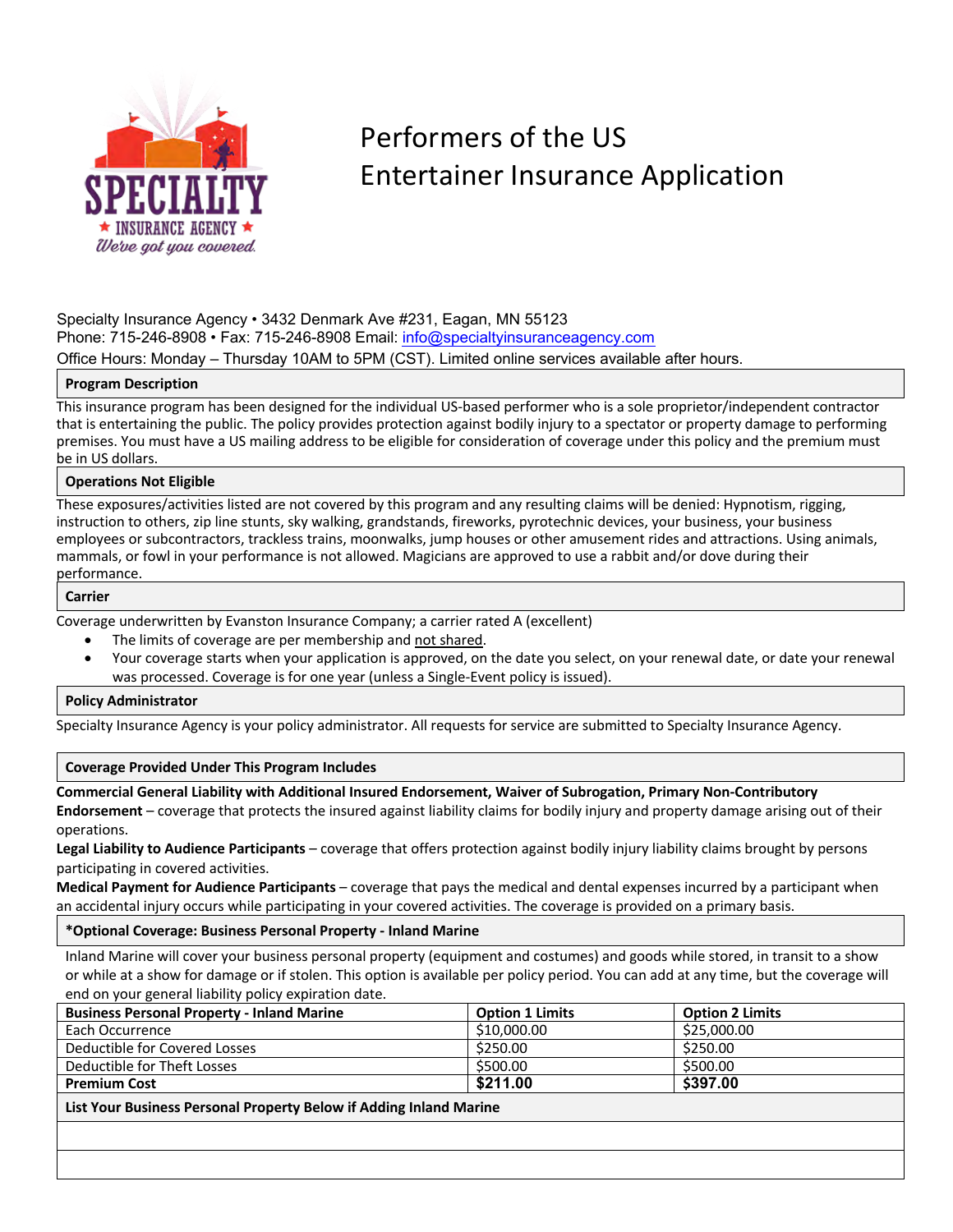#### **\*Optional Coverage: Entertainer Assistant**

The duties of the entertainer's assistant(s) can be as follows:

Works with the insured for setup and tear down, helps with the planning and organization of a show or booking, works with contracts, coordinates permits and requesting additional insured certificates, handles prop changes during the show, assists with crowd control, is a staged spectator that is called upon to assist with an act, acts as a safety coordinator. This option is available per policy period. You can add at any time, but the coverage will end on your general liability policy expiration date. You can use different assistants. **Key to this coverage:** An assistant is low risk personnel that would not stop the show from going on if they were not there.

### **\*Optional Coverage: Sexual Abuse and Molestation (SAM)**

Sexual abuse, also referred to as molestation, is abusive sexual behavior by one person upon another. It is often perpetrated using force or by taking advantage of another. When force is immediate, of short duration, or infrequent, it is called sexual assault. The offender is referred to as a sexual abuser or a molester. The term also covers any behavior by an adult or older adolescent towards a child to stimulate any of the involved sexually. The use of a child, or other individuals younger than the age of consent, for sexual stimulation is referred to as child sexual abuse or statutory rape.

- We offer two different coverage limits. This option is available per policy period. You can add at any time, but the coverage will end on your general liability policy expiration date.
- Many schools in California and Illinois require that you carry Sexual Abuse and Molestation (SAM) coverage in addition to your general liability coverage before they permit you on the school grounds. Option 2 is what many schools require. At this time Option 2 coverage is only available in CA & IL.

#### **General Information**

Coverage will begin after we receive the completed application with premium and the application is approved by us.

| am a new account<br>I am renewing my coverage                                                           |                            |      |                  |  |                              |                   |
|---------------------------------------------------------------------------------------------------------|----------------------------|------|------------------|--|------------------------------|-------------------|
| Annual Policy<br>10-day Single-Event Coverage Option<br>14-day Single-Event Coverage Option<br>or<br>or |                            |      |                  |  |                              |                   |
| ***Requested Start Date Required:                                                                       |                            |      |                  |  |                              |                   |
| Individual's First Name:                                                                                |                            | M.I. |                  |  | Individual's Last Name:      |                   |
|                                                                                                         |                            |      |                  |  |                              |                   |
| Performing Name and/or Business Name                                                                    |                            |      |                  |  |                              |                   |
| (no LLC or Inc. without letter of sole proprietor acknowledgement Form SS-4):                           |                            |      |                  |  |                              |                   |
|                                                                                                         |                            |      |                  |  |                              |                   |
|                                                                                                         | <b>US Mailing Address:</b> |      |                  |  |                              |                   |
| <b>Birth Date:</b>                                                                                      |                            |      |                  |  |                              |                   |
|                                                                                                         |                            |      |                  |  |                              |                   |
| City:                                                                                                   | State:                     |      |                  |  |                              | Zip Code:         |
|                                                                                                         |                            |      |                  |  |                              |                   |
| Home Phone:                                                                                             | Cell Phone:                |      |                  |  | Fax:                         |                   |
|                                                                                                         |                            |      |                  |  |                              |                   |
| Email address:                                                                                          |                            |      | Website address: |  |                              |                   |
|                                                                                                         |                            |      |                  |  |                              |                   |
|                                                                                                         |                            |      |                  |  |                              |                   |
| <b>Check the Boxes Below That Best Describes Your Performance:</b>                                      |                            |      |                  |  |                              |                   |
|                                                                                                         |                            |      |                  |  |                              |                   |
| Group 1                                                                                                 |                            |      |                  |  |                              |                   |
| Balloon Twister                                                                                         | Bubbles/Foam               |      | Circus Side Show |  | Clown                        | Costume Character |
| Comedian                                                                                                | Hula Hoop                  |      | Human Statue     |  | Juggler                      | Mermaid<br>Mime   |
|                                                                                                         |                            |      |                  |  |                              |                   |
| Pirate<br>Santa                                                                                         |                            |      | Stilt-walking    |  | Unicycling                   | bther             |
| Caricature Artist                                                                                       | Face/Body Painter          |      | Henna Design     |  | Glitter and Airbrush Tattoos |                   |
| Acrobatics                                                                                              | Contortion                 |      | Gymnastics       |  | Hand Balance                 | Rola Bola         |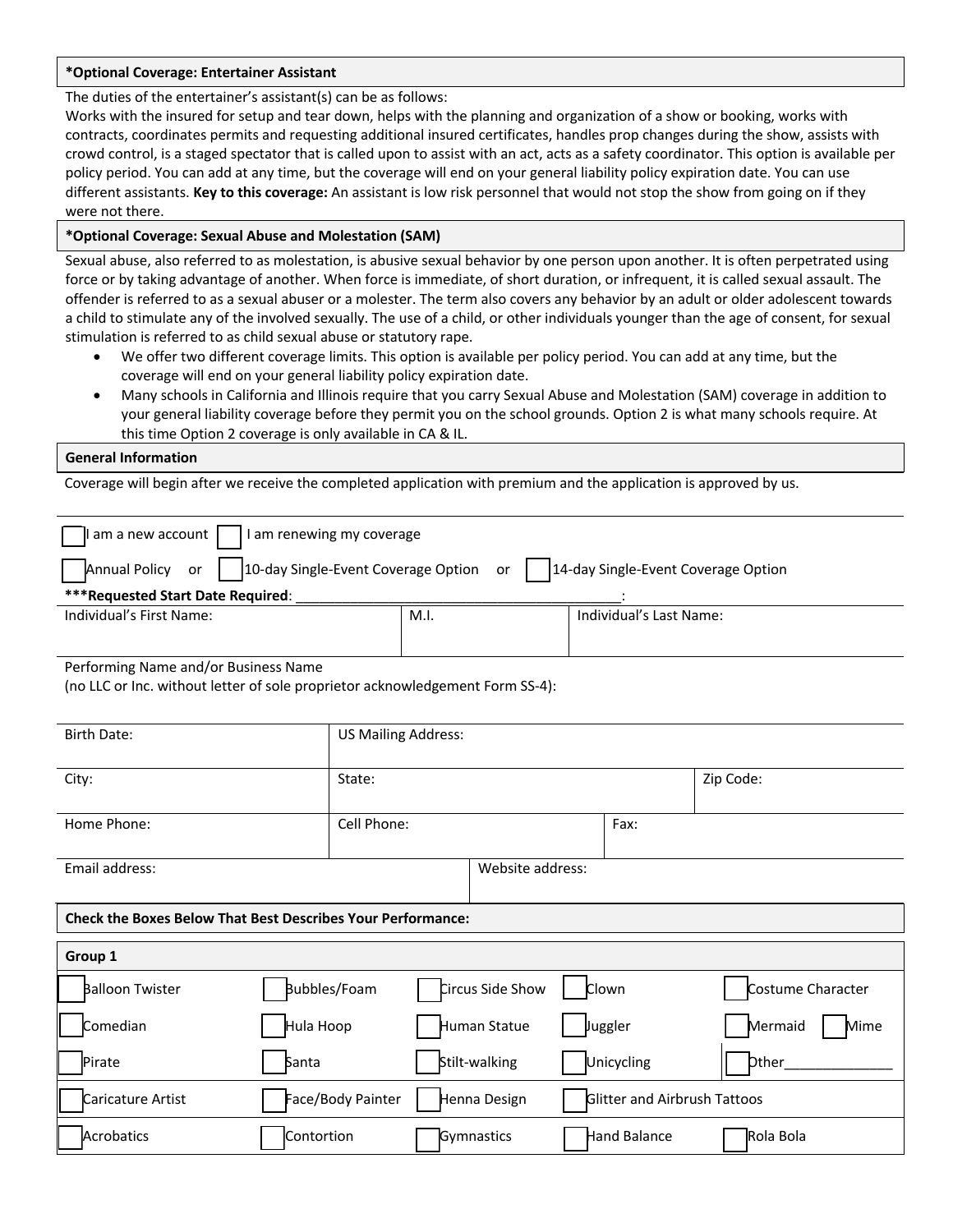| Children's Entertainer                                                                                                                                                                                                                                                                                                                                              | Puppeteer          |                      | Ventriloquist              |                     |             |                        |        |
|---------------------------------------------------------------------------------------------------------------------------------------------------------------------------------------------------------------------------------------------------------------------------------------------------------------------------------------------------------------------|--------------------|----------------------|----------------------------|---------------------|-------------|------------------------|--------|
| Gypsy                                                                                                                                                                                                                                                                                                                                                               | Palm Reading       |                      | Tarot Readings             |                     |             |                        |        |
| <b>Escape Artist</b>                                                                                                                                                                                                                                                                                                                                                | Illusionist        | Magician             |                            | Mentalist           |             |                        |        |
| Author                                                                                                                                                                                                                                                                                                                                                              | Emcee              |                      | Public Speaking            | Storyteller         |             |                        |        |
| 1 Man Band                                                                                                                                                                                                                                                                                                                                                          | <b>Band Leader</b> | ÞЈ                   |                            | Dancer              |             | Musician               | Singer |
| Chainsaw Demonstrations                                                                                                                                                                                                                                                                                                                                             | Lumberjack         |                      | Rope Tricks                | Western Performer   |             | <b>Whip Cracker</b>    |        |
| Operations Not Eligible: Trackless trains, moonwalks, jump houses or other amusement rides and attractions, black henna,<br>grandstand bleachers, or performing with animals (note: magicians are allowed to perform with rabbits and doves). Use of gun<br>powder is not allowed. For a more complete list, visit our website at www.specialtyinsuranceagency.com. |                    |                      |                            |                     |             |                        |        |
| Group 2                                                                                                                                                                                                                                                                                                                                                             |                    |                      |                            |                     |             |                        |        |
| Aerialist                                                                                                                                                                                                                                                                                                                                                           | Fire Breather      |                      | Fire Dancer                | Fire Performer      |             |                        |        |
| Operations Not Eligible: Instruction of others, rigging for other performers, zip line performances, sky walking, high wire over 30<br>feet, fireworks, and pyrotechnic devices. For a more complete list, visit our website at www.specialtyinsuranceagency.com.                                                                                                   |                    |                      |                            |                     |             |                        |        |
| Annual Gross Revenue from your performance for the Last Twelve (12) Months                                                                                                                                                                                                                                                                                          |                    |                      |                            |                     |             |                        |        |
| \$0-\$35,000                                                                                                                                                                                                                                                                                                                                                        | \$35,001-\$100,000 |                      |                            | \$100,001-\$200,000 |             | \$200,001-\$300,000    |        |
| Note: If you make over \$300,000 you are not eligible for this insurance program. Please contact us for other options.                                                                                                                                                                                                                                              |                    |                      |                            |                     |             |                        |        |
| Provide a detailed description of your performance below. Attach additional pages if needed.                                                                                                                                                                                                                                                                        |                    |                      |                            |                     |             |                        |        |
|                                                                                                                                                                                                                                                                                                                                                                     |                    |                      |                            |                     |             |                        |        |
| <b>Read and Sign</b>                                                                                                                                                                                                                                                                                                                                                |                    |                      |                            |                     |             |                        |        |
| This is an application for membership. This application provides a brief outline of coverage. Coverage is subject to all terms,<br>conditions and exclusions stated in the insurance policy.                                                                                                                                                                        |                    |                      |                            |                     |             |                        |        |
| <b>Applicant Signature:</b>                                                                                                                                                                                                                                                                                                                                         |                    | <b>Printed Name:</b> |                            |                     |             | Date:                  |        |
| Select Your General Liability Limits of Coverage, Optional Inland Marine Coverage, Assistant, and/or SAM Coverage                                                                                                                                                                                                                                                   |                    |                      |                            |                     |             |                        |        |
| You checked boxes above to best describe what you do. These boxes are in two groups.<br>1. Put a check in the Premium Cost box for the last group you selected above.<br>2. Check the box for the Option 1 or Option 2 Limits of Coverage that you need.                                                                                                            |                    |                      |                            |                     |             |                        |        |
| <b>Commercial General Liability Coverage</b>                                                                                                                                                                                                                                                                                                                        |                    |                      | <b>Option 1 Limits</b>     |                     |             | <b>Option 2 Limits</b> |        |
| Each Occurrence<br>General Aggregate                                                                                                                                                                                                                                                                                                                                |                    |                      | \$1,000,000<br>\$2,000,000 |                     | \$3,000,000 |                        |        |
| \$5,000,000<br><b>Products-Completed Operations Aggregate</b><br>\$2,000,000<br>\$5,000,000                                                                                                                                                                                                                                                                         |                    |                      |                            |                     |             |                        |        |
| \$3,000,000<br>Personal and Advertising Injury<br>\$1,000,000                                                                                                                                                                                                                                                                                                       |                    |                      |                            |                     |             |                        |        |
| Damage to Rented Premises (Fire Legal Liability)                                                                                                                                                                                                                                                                                                                    |                    |                      | \$300,000                  |                     | \$300,000   |                        |        |
| <b>Medical Expense</b>                                                                                                                                                                                                                                                                                                                                              |                    |                      | \$5,000                    |                     | \$5,000     |                        |        |
| Deductible                                                                                                                                                                                                                                                                                                                                                          |                    |                      | Zero                       |                     | Zero        |                        |        |
| <b>Premium Cost - Annual Coverage</b>                                                                                                                                                                                                                                                                                                                               |                    |                      |                            |                     |             |                        |        |
| Group 1                                                                                                                                                                                                                                                                                                                                                             |                    |                      | \$284.00                   |                     |             | \$424.00               |        |

| <b>Group 2</b>                                   | \$306.00 | \$453.00 |
|--------------------------------------------------|----------|----------|
| Premium Cost – Single Event/Show (up to 10 days) |          |          |
| Option 1<br>Option 2<br>or                       | \$140.00 | \$184.00 |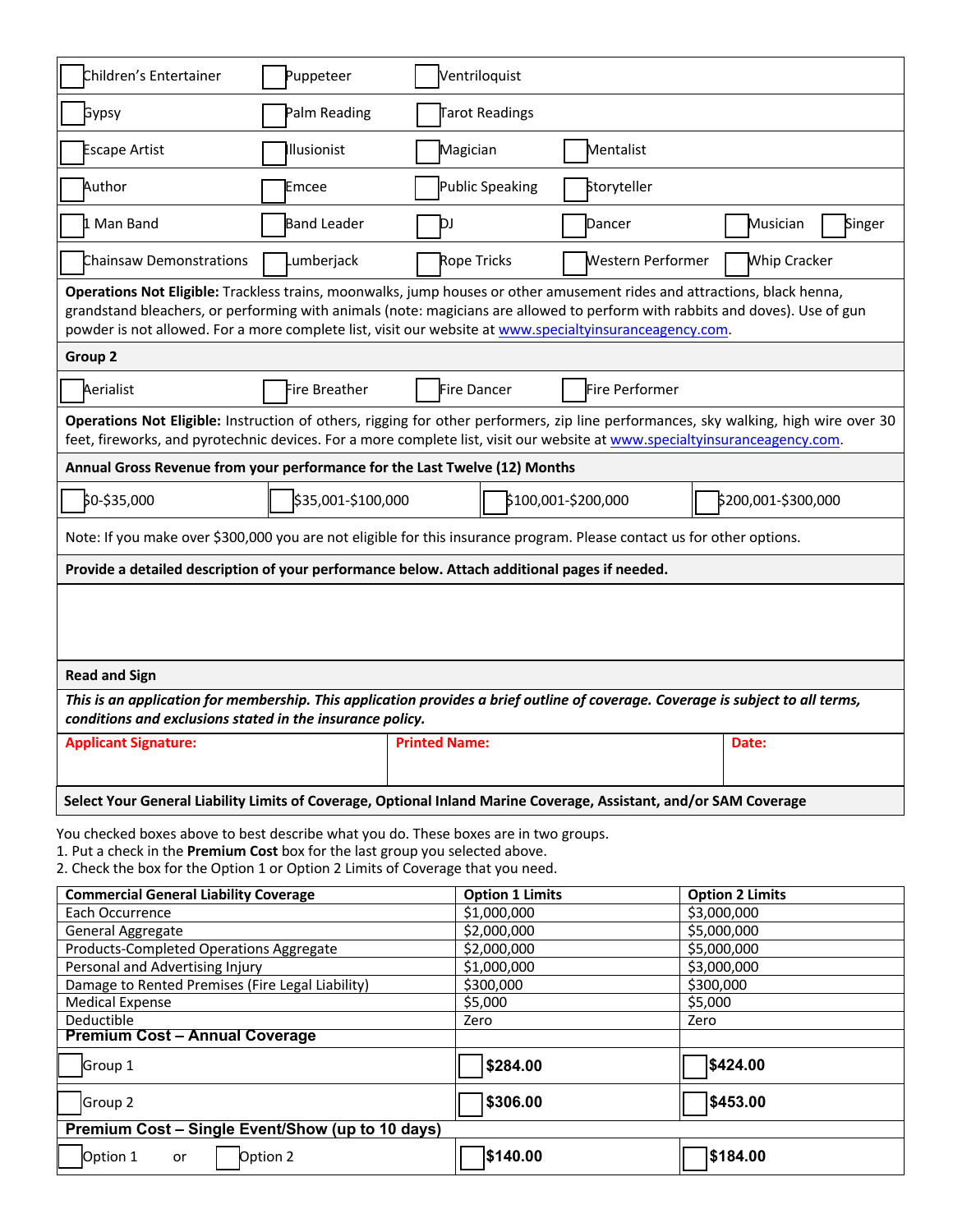| <b>OPTIONAL COVERAGES</b>                                      |                        |                                   |  |  |  |
|----------------------------------------------------------------|------------------------|-----------------------------------|--|--|--|
| <b>Business Personal Property - Inland Marine (see page 1)</b> |                        |                                   |  |  |  |
|                                                                | <b>Option 1 Limits</b> | <b>Option 2 Limits</b>            |  |  |  |
| Coverage Limits: Select Option                                 | \$10,000.00            | \$25,000.00                       |  |  |  |
| <b>Premium Cost</b>                                            | \$211.00               | \$397.00                          |  |  |  |
| Assistant Coverage (see page 2)                                |                        |                                   |  |  |  |
| Name(s):                                                       |                        | Description of Duties (Required): |  |  |  |
|                                                                |                        |                                   |  |  |  |
|                                                                |                        |                                   |  |  |  |
| Sexual Abuse and Molestation Coverage (see page 2)             |                        |                                   |  |  |  |
|                                                                | Option 1               | <b>Option 2</b>                   |  |  |  |
| Each Occurrence                                                | \$100,000              | \$1,000,000                       |  |  |  |
| General Aggregate                                              | \$300,000              | \$2,000,000                       |  |  |  |
| <b>Premium Cost</b>                                            | \$130.00               | \$700.00                          |  |  |  |
| <b>Total Cost Summary</b>                                      |                        |                                   |  |  |  |

Costs are non-refundable once coverage begins. Coverage is contingent upon receipt of a signed, completed application and premium payment. No coverage will be deemed in effect until premium is received by Specialty Insurance Agency and we verify that we cover what you do.

| <b>Commercial General Liability Coverage</b> |                          |                          |            |  |  |
|----------------------------------------------|--------------------------|--------------------------|------------|--|--|
| Annual Coverage:                             | $\Box$ Group 1, Option 1 | $\Box$ Group 1, Option 2 |            |  |  |
|                                              | Group 2, Option 1        | Group 2, Option 2        |            |  |  |
| 10-day Single Event Coverage:                | Option 1                 | Option 2                 | Premium \$ |  |  |

| <b>Business Personal Property - Inland Marine</b>                                                                                                                                                                                                                                                                                                                                                 |                                                                        |                   |            |  |  |
|---------------------------------------------------------------------------------------------------------------------------------------------------------------------------------------------------------------------------------------------------------------------------------------------------------------------------------------------------------------------------------------------------|------------------------------------------------------------------------|-------------------|------------|--|--|
| Coverage Options:                                                                                                                                                                                                                                                                                                                                                                                 | Option 1 \$10,000                                                      | Option 2 \$25,000 | Premium \$ |  |  |
| <b>Assistant Coverage</b>                                                                                                                                                                                                                                                                                                                                                                         |                                                                        |                   |            |  |  |
| Number of Assistants (from above) $\omega$ \$95.00 per assistant                                                                                                                                                                                                                                                                                                                                  | Premium \$                                                             |                   |            |  |  |
| <b>Sexual Abuse and Molestation Coverage</b>                                                                                                                                                                                                                                                                                                                                                      |                                                                        |                   |            |  |  |
| Coverage Options:                                                                                                                                                                                                                                                                                                                                                                                 | Option 2<br>Option 1<br>\$100,000/\$300,000<br>\$1,000,000/\$2,000,000 |                   | Premium \$ |  |  |
| <b>Total Cost Due Now</b>                                                                                                                                                                                                                                                                                                                                                                         | \$                                                                     |                   |            |  |  |
| <b>Select Payment Method</b>                                                                                                                                                                                                                                                                                                                                                                      |                                                                        |                   |            |  |  |
| Check: Please make check payable to Specialty Insurance Agency or Performers of the US<br>$\bullet$<br>If you would like to pay with a card, please complete the online application and submit your payment through the<br>$\bullet$<br>website or fax in your application and call in your card number. There is a 3.25% processing fee per transaction<br>when paying with a credit/debit card. |                                                                        |                   |            |  |  |
| <b>How To Obtain Coverage</b>                                                                                                                                                                                                                                                                                                                                                                     |                                                                        |                   |            |  |  |
| Submit the completed and signed application and corresponding premium payment to:                                                                                                                                                                                                                                                                                                                 |                                                                        |                   |            |  |  |
| <b>Mailing Address:</b><br>Specialty Insurance Agency<br>Performers of the US<br>3432 Denmark Ave #231<br>Eagan, MN 55123                                                                                                                                                                                                                                                                         |                                                                        |                   |            |  |  |

Phone: 715-246-8908 Fax: 715-246-8908 Email: info@specialtyinsuranceagency.com